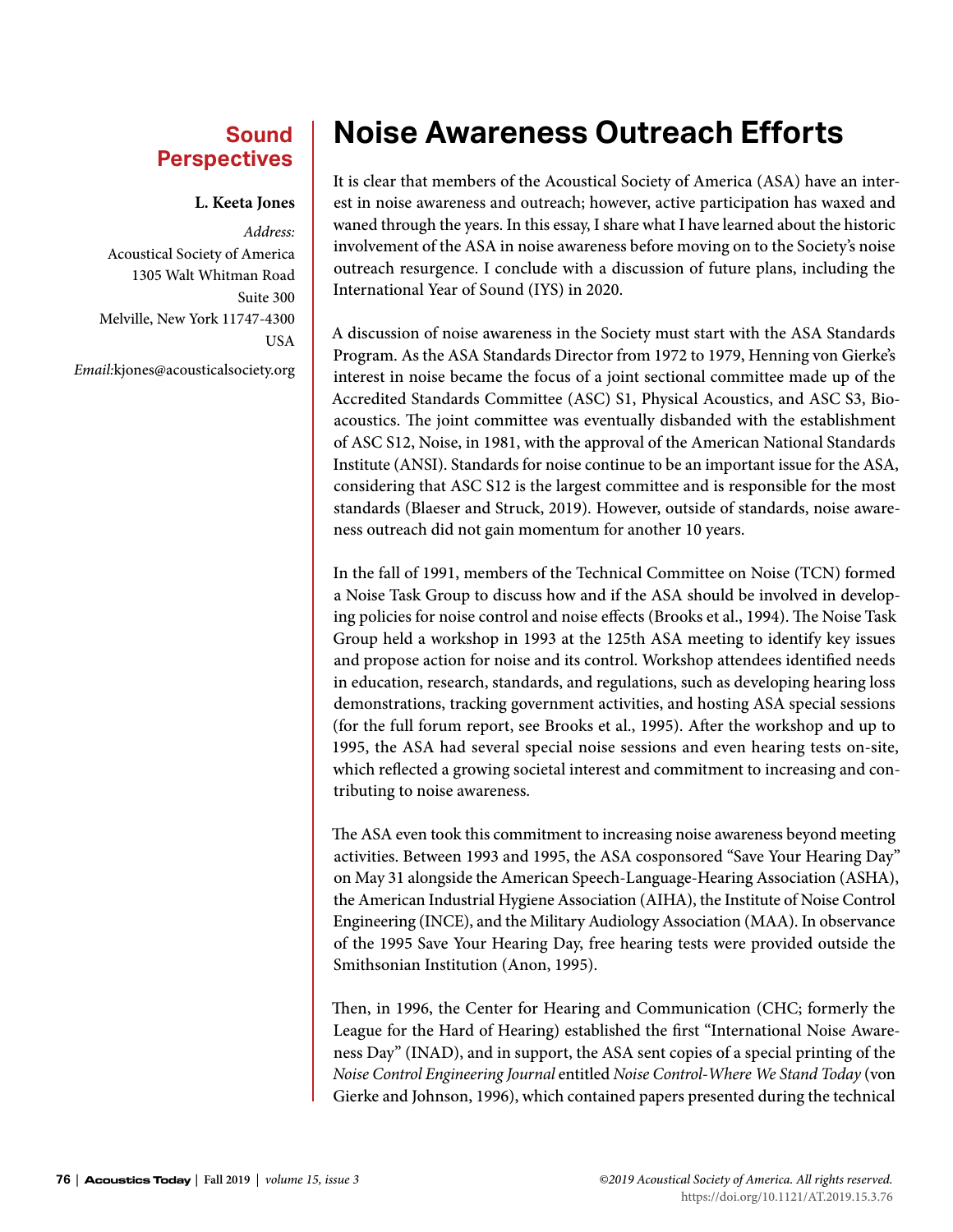

*Figure 1. Image of World Hearing Day edit-a-thon organizational supporters that was shared on Acoustical Society of America social media platforms.*

session "Noise: State of the Art-Noise Effects and Control" at the 129th ASA meeting (Shaw, 1995). The special issue was sent to members of the US Congress, encouraging support for a proposed law that was meant to reestablish the Office of Noise Abatement and Control in the Environmental Protection Agency. Despite being reintroduced several times, the latest attempt to pass the law failed in 2006.

After 1998, ASA noise outreach activities began to wane, and it was not until 2010, 18 years after the start of the first efforts, that the National Institute on Deafness and Other Communication Disorders (NIDCD) staff were invited to speak about the "It's a Noisy Planet" campaign to the Education in Acoustics Committee during the 159th joint ASA and Noise-Con meeting ([noisyplanet.nidcd.nih.gov\)](http://noisyplanet.nidcd.nih.gov). Shortly thereafter, the campaign was described in *Acoustics Today* (Wenger, 2010). Given these activities, it seemed that the noise awareness outreach was again gaining popularity; however, it was not until January 2018 when Task Force 1 (TF1) of the ASA Strategic Plan developed a plan to institutionalize INAD and other

noise outreach activities within the Society (for an overview of the 2015 Strategic Plan, see Stinson, 2016).

In 2018, TF1 members organized and promoted INAD activities to increase noise awareness and encourage the public to interact with the ASA (for the full INAD report, see Jones, 2018, in *Acoustics Today*). To maintain and extend these efforts, TF1 was shifted to the TCN as an INAD subcommittee. While the INAD subcommittee was organizing soundwalks, a science of sound workshop, and a media campaign, I began working with staff from the Centers for Disease Control and Prevention, including the National Institute for Occupational Safety and Health, National Center for Environmental Health, and the National Center for Birth Defects and Developmental Disabilities, to support "World Hearing Day" on March 3, 2019, with a Wikipedia edit-a-thon to improve and expand hearing related articles ([Wiki4WorldHearingDay2019;](https://meta.wikimedia.org/wiki/Wiki4WorldHearingDay2019) [ow.ly/qwNI50ux7YE;](http://ow.ly/qwNI50ux7YE) **Figure 1**).

Because many members of the INAD subcommittee were interested in the edit-a-thon and other noise awareness outreach, the name was changed to the Noise Awareness Subcommittee (NAS) to reflect the need and want to do outreach beyond the INAD. The new mission statement of the NAS is to introduce concepts related to noise to equip and empower the public to get involved and to take action in protecting and shaping their sound environment. For 2020, the NAS plans to address World Hearing Day in March, the INAD in April, North American Occupational Safety and Health Week in May, Better Hearing and Speech month in May, and Protect Your Hearing month in October among other events.

More events may be added to the NAS list as the International Commission for Acoustics (ICA) declared 2020 as the IYS (**Figure 2**; [sound2020.org](http://sound2020.org)). *La Semaine du Son* (*The Week of Sound*) in France will kick off IYS 2020, with President Victor Sparrow and Executive Director Susan Fox representing the ASA (for an overview of *La Semaine du Son*, see Accolti, 2017, in *Acoustics Today*). President Sparrow has also formed an ad hoc IYS committee to plan and coordinate ASA-IYS activities, and those interested should email him ([president@acousticalsociety.org](mailto:president%40acousticalsociety.org?subject=)). The mission of the IYS is to highlight the importance of sound in all aspects of life